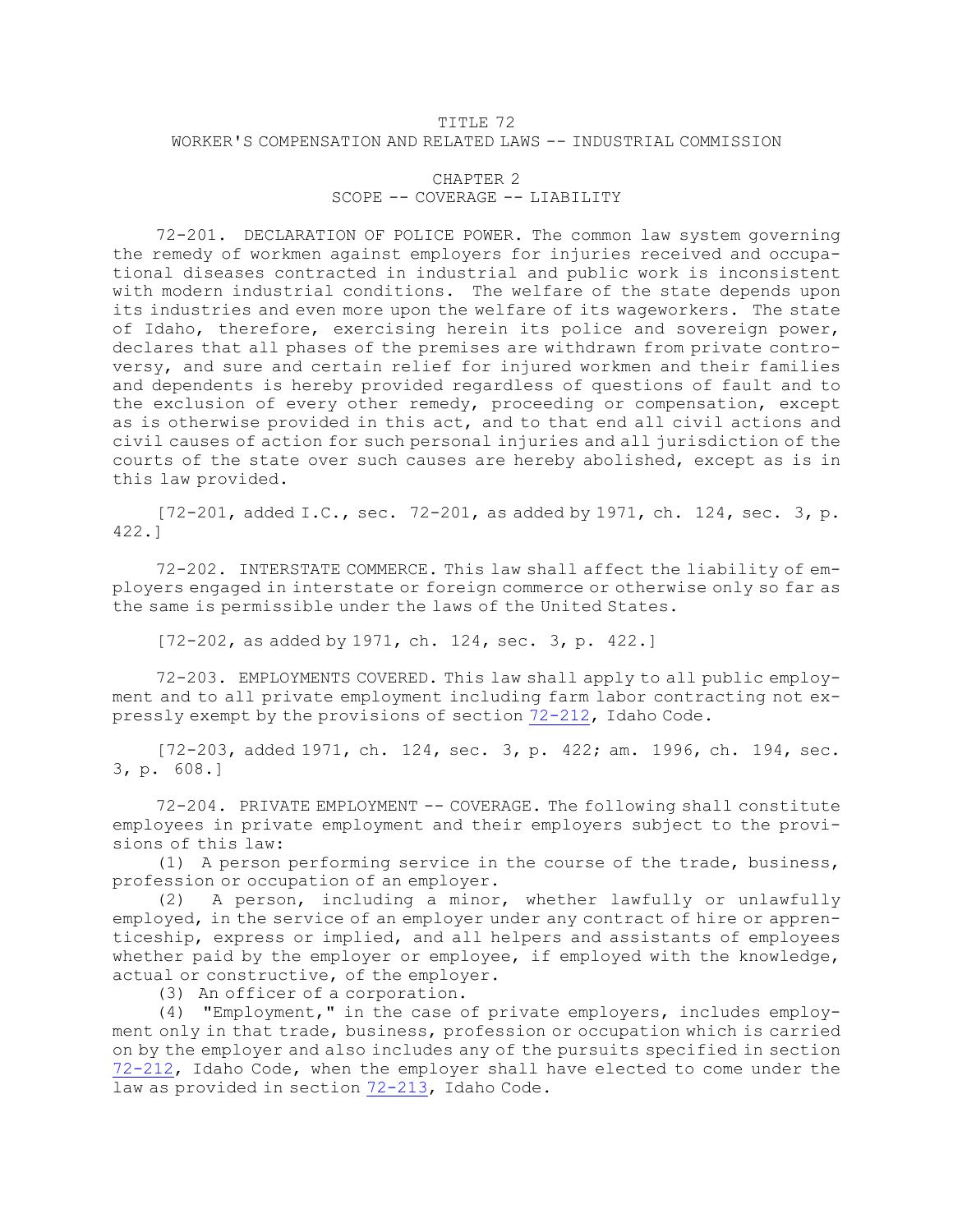[72-204, as added by 1971, ch. 124, sec. 3, p. 422; am. 2006, ch. 231, sec. 1, p. 688.]

72-205. PUBLIC EMPLOYMENT GENERALLY -- COVERAGE. The following shall constitute employees in public employment and their employers subject to the provisions of this law:

(1) Every person in the service of the state or of any political subdivision thereof, under any contract of hire, express or implied, and every official or officer thereof, whether elected or appointed, while performing his official duties, except officials of athletic contests involving secondary schools, as defined by section [33-119](https://legislature.idaho.gov/statutesrules/idstat/Title33/T33CH1/SECT33-119), Idaho Code.

(2) Every person in the service of <sup>a</sup> county, city, or any political subdivision thereof, or of any municipal corporation.

(3) Participants in the Idaho youth conservation project under the supervision of the Idaho state forester.

(4) Every person who is <sup>a</sup> volunteer emergency responder shall be deemed, for the purposes of this law, to be in the employment of the political subdivision or municipality where the department, agency or organization is organized.

(5) Every person who is <sup>a</sup> regularly enrolled volunteer member or trainee of the department of disaster and civil defense, or of <sup>a</sup> civil defense corps, shall be deemed, for the purposes of this law, to be in the employment of the state.

(6) Members of the Idaho national guard while on duty and employees of or persons providing voluntary service to an approved Idaho national guard morale, welfare, and recreational activity. No Idaho compensation benefits shall inure to any such member, employee or volunteer or their beneficiaries for any injury or death compensable under federal law.

(7) <sup>A</sup> community service worker, as that term is defined in section [72-102](https://legislature.idaho.gov/statutesrules/idstat/Title72/T72CH1/SECT72-102), Idaho Code, is considered to be an employee in public employment for purposes of receiving worker's compensation benefits, which shall be the community service worker's exclusive remedy for all injuries and occupational diseases as provided under chapters 1 through 8, [title](https://legislature.idaho.gov/statutesrules/idstat/Title72/) 72, Idaho Code.

(8) Every person who participates in <sup>a</sup> youth employment program funded in whole or in part by state or federal money and administered by <sup>a</sup> state or federal agency or <sup>a</sup> nonprofit corporation or entity.

(9) <sup>A</sup> work experience student, as that term is defined in section [72-102](https://legislature.idaho.gov/statutesrules/idstat/Title72/T72CH1/SECT72-102), Idaho Code, who does not receive wages while participating in the school's work experience program shall be covered by the school district's policy or by the Idaho higher education policy when the work experience student is not covered by the private or governmental entity that is the student's work experience employer.

[72-205, added 1971, ch. 124, sec. 3, p. 422; am. 1972, ch. 136, sec. 1, p. 302; am. 1981, ch. 190, sec. 1, p. 335; am. 1989, ch. 155, sec. 13, p. 393; am. 1989, ch. 200, sec. 1, p. 500; am. 1990, ch. 301, sec. 1, p. 831; am. 1990, ch. 335, sec. 2, p. 915; am. 2007, ch. 90, sec. 32, p. 267; am. 2008, ch. 369, sec. 2, p. 1013.; am. 2011, ch. 42, sec. 1, p. 97; am. 2013, ch. 46, sec. 2, p. 100; am. 2018, ch. 39, sec. 1, p. 99.]

72-206. IDAHO YOUTH CONSERVATION PROJECT -- COVERAGE. The benefits secured by section [72-205](https://legislature.idaho.gov/statutesrules/idstat/Title72/T72CH2/SECT72-205)[, Idaho Code,] of this act to members of the Idaho youth conservation project under the supervision of the Idaho state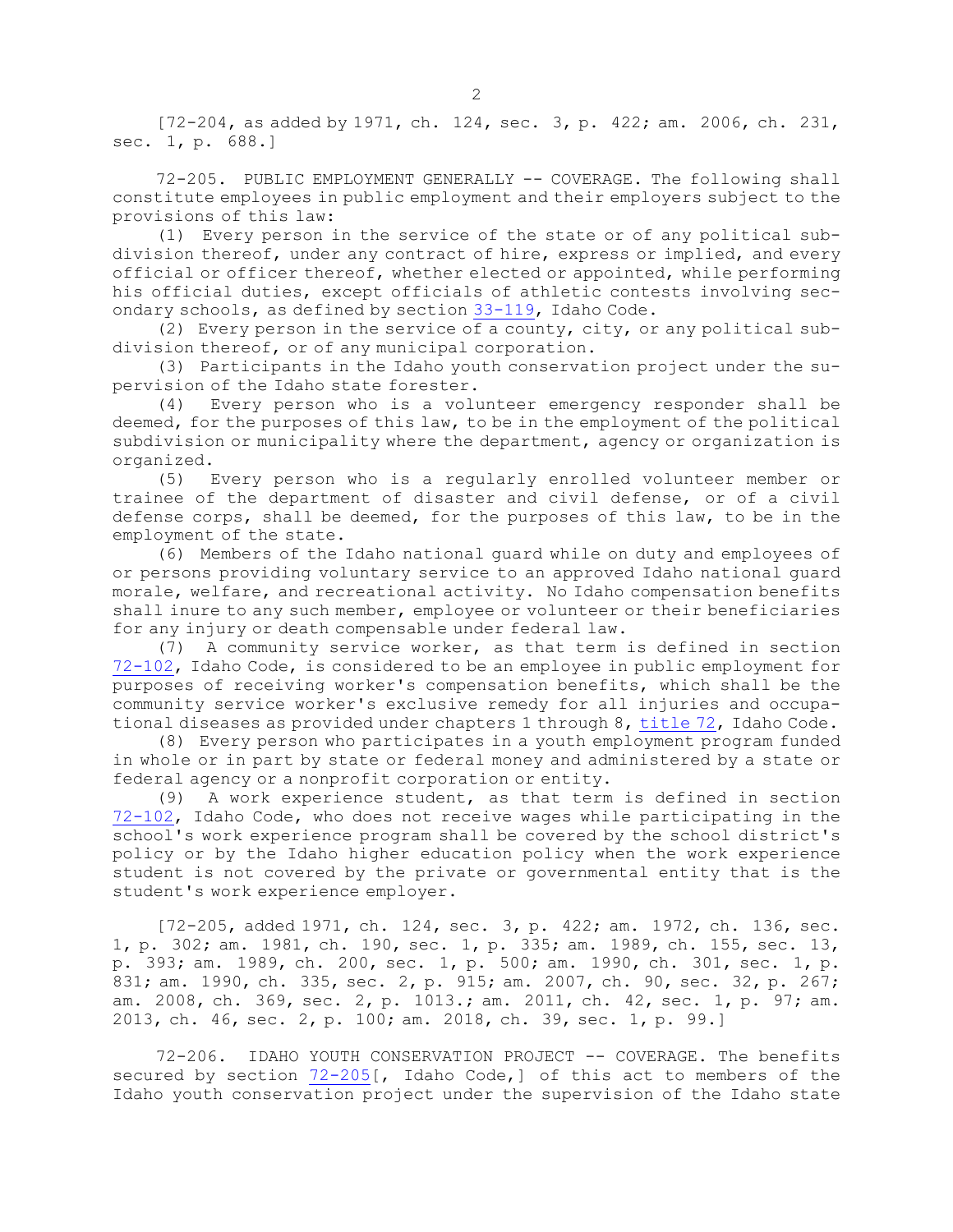forester, while on duty, shall be in accordance with the provisions of section [56-609](https://legislature.idaho.gov/statutesrules/idstat/Title56/T56CH6/SECT56-609), Idaho Code.

 $[72-206, \text{ added I.C., sec. } 72-206, \text{ as added by } 1971, \text{ ch. } 124, \text{ sec. } 3, \text{ p.}$ 422.]

72-207. PUBLIC EMPLOYMENT -- RELIEF WORK. Whenever any public or municipal corporation mentioned in section [72-205](https://legislature.idaho.gov/statutesrules/idstat/Title72/T72CH2/SECT72-205)[, Idaho Code,] of this act shall accept, sponsor, take charge of or manage any work or project for the purpose of relief or assisting unemployment, wherein any part or all of the funds used on such project are granted by the United States of America or by the state of Idaho, the persons so working upon such project shall be deemed employees of the public or municipal corporation so sponsoring, accepting, taking charge of or managing such work or project.

 $[72-207, \text{ added I.C., sec. } 72-207, \text{ as added by } 1971, \text{ ch. } 124, \text{ sec. } 3, \text{ p.}$ 422.]

72-208. INJURIES NOT COVERED -- WILLFUL INTENTION -- INTOXICATION. (1) No compensation shall be allowed to an employee for injury proximately caused by the employee's willful intention to injure himself or to injure another.

(2) If intoxication is <sup>a</sup> reasonable and substantial cause of an injury, no income benefits shall be paid, except where the intoxicants causing the employee's intoxication were furnished by the employer or where the employer permits the employee to remain at work with knowledge by the employer or his supervising agent that the employee is intoxicated.

(3) "Intoxication" as used in this section means being under the influence of alcohol or of controlled substances, as defined in section [37-2701](https://legislature.idaho.gov/statutesrules/idstat/Title37/T37CH27/SECT37-2701)(e), Idaho Code. Provided, however, that this definition shall not include an employee's use of <sup>a</sup> controlled substance for which <sup>a</sup> prescription has been issued authorizing such substance to be dispensed to the employee, or when such substance is dispensed directly by <sup>a</sup> physician to the employee, and where the employee's use of the controlled substance is in accordance with the instructions for use of the controlled substance.

[72-208, as added by 1971, ch. 124, sec. 3, p. 422; am. 1989, ch. 364, sec. 1, p. 912; am. 1997, ch. 274, sec. 2, p. 804; am. 2010, ch. 118, sec. 4, p. 264.]

72-209. EXCLUSIVENESS OF LIABILITY OF EMPLOYER. (1) Subject to the provisions of section [72-223](https://legislature.idaho.gov/statutesrules/idstat/Title72/T72CH2/SECT72-223), Idaho Code, the liability of the employer under this law shall be exclusive and in place of all other liability of the employer to the employee, his spouse, dependents, heirs, legal representatives or assigns.

(2) The liability of an employer to another person who may be liable for or who has paid damages on account of an injury or occupational disease or death arising out of and in the course of employment of an employee of the employer and caused by the breach of any duty or obligation owed by the employer to such other person shall be limited to the amount of compensation for which the employer is liable under this law on account of such injury, disease, or death, unless such other person and the employer agree to share liability in <sup>a</sup> different manner.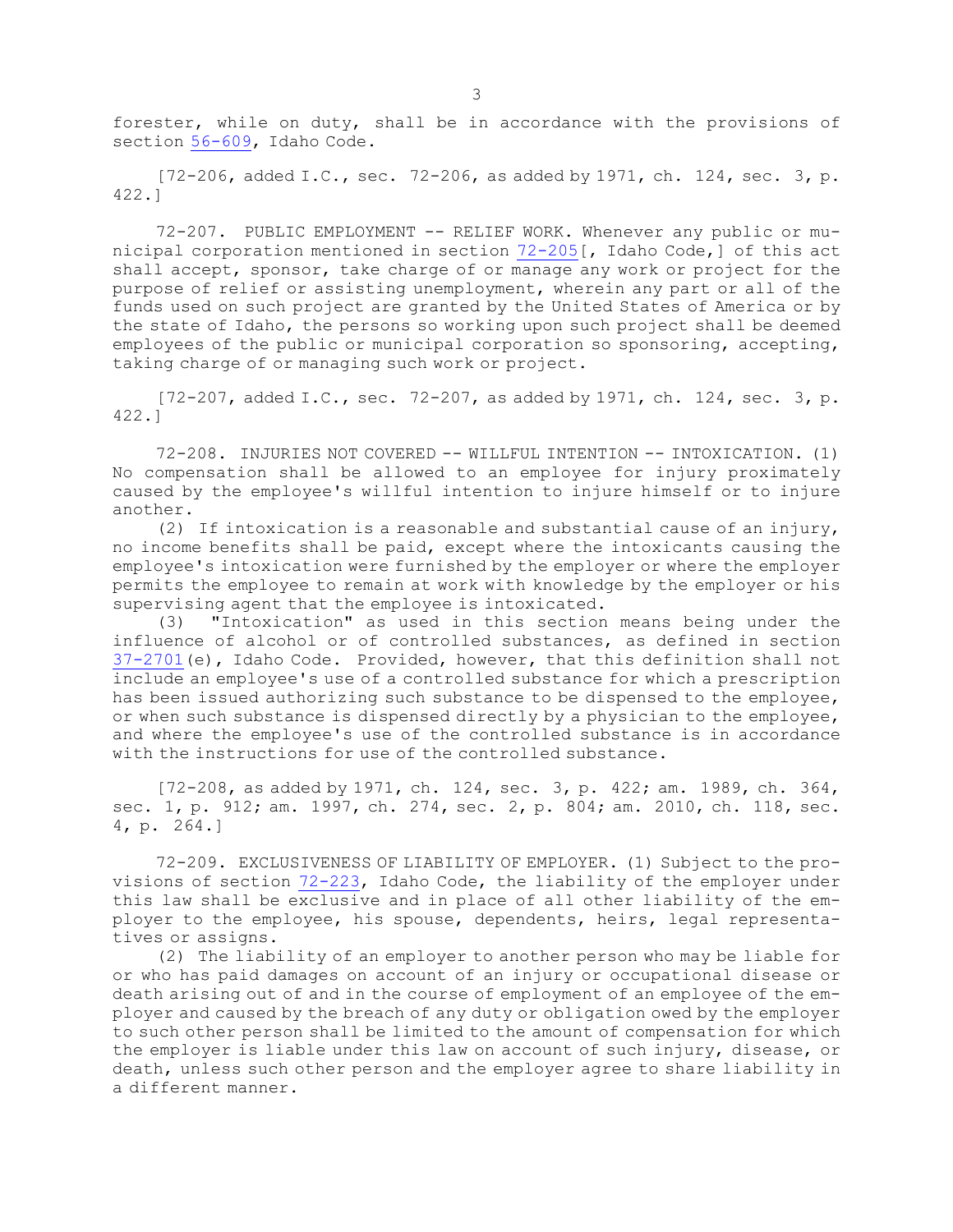(3) The exemption from liability given an employer by this section shall also extend to the employer's surety and to all officers, agents, servants and employees of the employer or surety, provided that such exemptions from liability shall not apply in any case where the injury or death is proximately caused by the willful or unprovoked physical aggression of the employer, its officers, agents, servants or employees, which physical aggression must include clear and convincing evidence the employer, its officers, agents, servants, or employees either specifically intended to harm the employee or engaged in conduct knowing that injury or death to the employee was substantially likely to occur. The loss of such exemption applies only to the aggressor and shall not be imputable to the employer unless provoked or authorized by the employer or the employer was <sup>a</sup> party thereto.

[72-209, added 1971, ch. 124, sec. 3, p. 422; am. 2020, ch. 208, sec. 1, p. 602.]

72-210. EMPLOYER'S FAILURE TO INSURE LIABILITY. If an employer fails to secure payment of compensation as required by this act, an injured employee, or one contracting an occupational disease, or his dependents or legal representative in case death results from the injury or disease, may claim compensation under this law and shall be awarded, in addition to compensation, an amount equal to ten per cent (10%) of the total amount of his compensation together with costs, if any, and reasonable attorney's fees if he has retained counsel.

 $[72-210,$  added I.C., sec.  $72-210$ , as added by 1971, ch. 124, sec. 3, p. 422.]

72-211. EXCLUSIVENESS OF EMPLOYEE'S REMEDY. Subject to the provisions of section [72-223](https://legislature.idaho.gov/statutesrules/idstat/Title72/T72CH2/SECT72-223), [Idaho Code,] the rights and remedies herein granted to an employee on account of an injury or occupational disease for which he is entitled to compensation under this law shall exclude all other rights and remedies of the employee, his personal representatives, dependents or next of kin, at common law or otherwise, on account of such injury or disease.

[72-211, added I.C., sec. 72-211, as added by 1971, ch. 124, sec. 3, p. 422.]

72-212. EXEMPTIONS FROM COVERAGE. None of the provisions of this law shall apply to the following employments unless coverage thereof is elected as provided in section [72-213](https://legislature.idaho.gov/statutesrules/idstat/Title72/T72CH2/SECT72-213), Idaho Code:

- (1) Household domestic service.
- (2) Casual employment.
- (3) Employment of outworkers.

(4) Employment of members of an employer's family dwelling in his household if the employer is the owner of <sup>a</sup> sole proprietorship or <sup>a</sup> single member limited liability company that is taxed as <sup>a</sup> sole proprietorship.

(5) Employment of members of an employer's family not dwelling in his household if the employer is the owner of <sup>a</sup> sole proprietorship, provided the family member has filed with the commission <sup>a</sup> written declaration of his election for exemption from coverage. For the purposes of this subsection, "member of an employer's family" means <sup>a</sup> natural person or the spouse of <sup>a</sup> natural person who is related to the employer by blood, adoption or marriage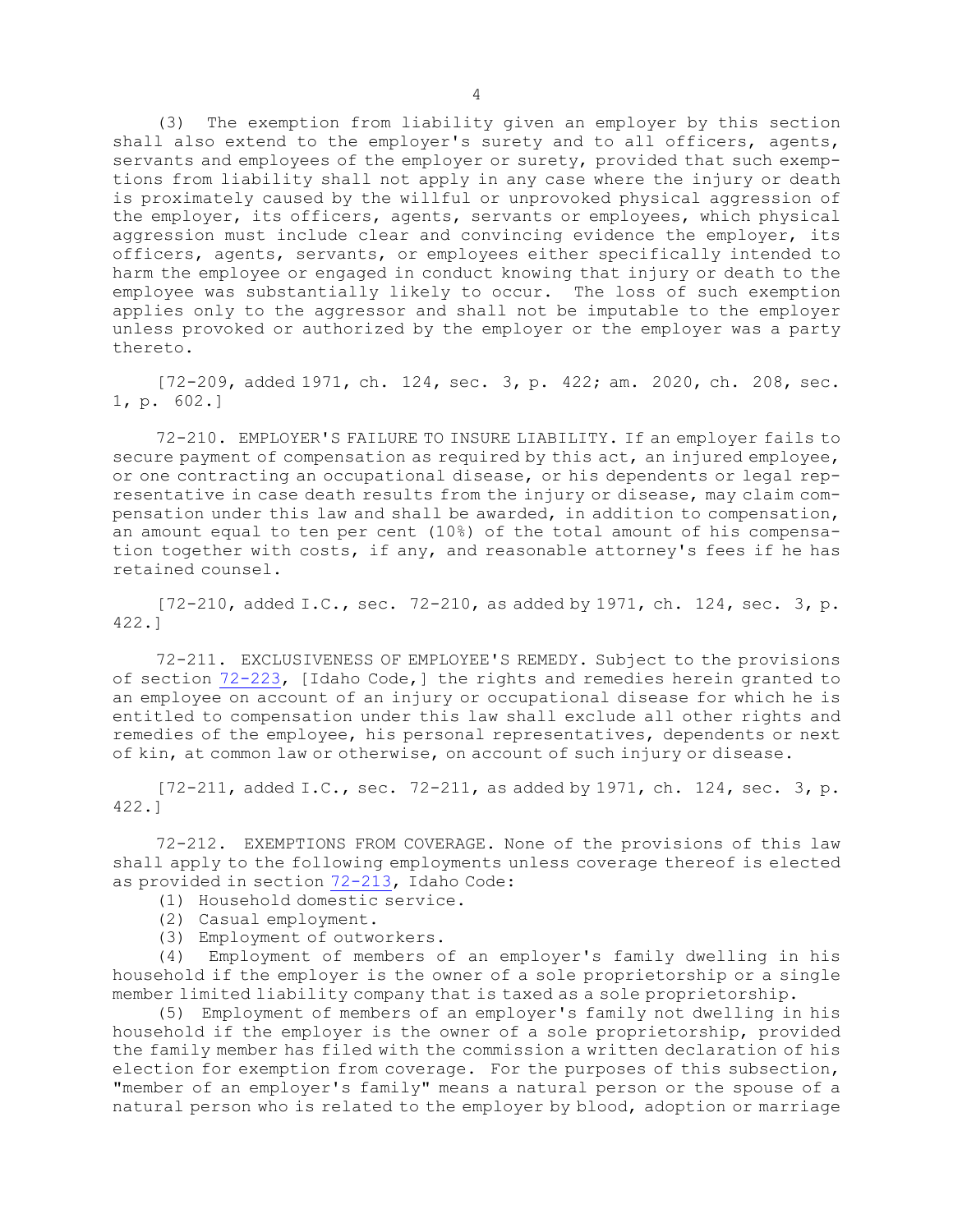within the first degree of consanguinity or <sup>a</sup> grandchild or the spouse of <sup>a</sup> grandchild.

(6) Employment as the owner of <sup>a</sup> sole proprietorship; employment of <sup>a</sup> working member of <sup>a</sup> partnership or <sup>a</sup> limited liability company; employment of an officer of <sup>a</sup> corporation who at all times during the period involved owns not less than ten percent (10%) of all of the issued and outstanding voting stock of the corporation and, if the corporation has directors, is also <sup>a</sup> director thereof.

(7) Employment for which <sup>a</sup> rule of liability for injury, occupational disease, or death is provided by the laws of the United States.

(8) Employment as <sup>a</sup> pilot of an aircraft, while actually operating an aircraft for the purpose of applying fertilizers or pesticides to agricultural crops, shall be exempt from the provisions of the worker's compensation law, provided that:

(a) The industrial commission has issued to the agent submitting the policy written approval of <sup>a</sup> policy of insurance that will provide benefits in an amount of not less than: twenty-five thousand dollars (\$25,000) accidental death and dismemberment, ten thousand dollars (\$10,000) medical expense payments, and five hundred dollars (\$500) per month disability income for <sup>a</sup> minimum of forty-eight (48) months; and

(b) Once the policy has been approved by the industrial commission, proof of coverage for the specified pilot has been filed with the commission prior to the pilot actually operating an aircraft.

Provided however, the agent issuing the policy shall obtain approval of the policy of insurance, and proof of coverage for each pilot insured under the policy shall be filed with the commission, each calendar year. The exemption shall be effective on the date the commission receives proof of coverage for the specified pilot, but no earlier than the date written approval of the policy was issued by the commission.

(9) Associate real estate brokers and real estate salesmen. Service performed by an individual for <sup>a</sup> real estate broker as an associate real estate broker or as <sup>a</sup> real estate salesman, if all such service performed by such individual for such person is performed for remuneration solely by way of commission.

(10) Volunteer ski patrollers.

(11) Officials of athletic contests involving secondary schools, as defined in section [33-119](https://legislature.idaho.gov/statutesrules/idstat/Title33/T33CH1/SECT33-119), Idaho Code.

[72-212, added 1971, ch. 124, sec. 3, p. 422; am. 1972, ch. 20, sec. 1, p. 26; am. 1972, ch. 186, sec. 1, p. 473; am. 1974, ch. 94, sec. 1, p. 1193; am. 1976, ch. 285, sec. 1, p. 985; am. 1979, ch. 132, sec. 1, p. 426; am. 1981, ch. 190, sec. 2, p. 336; am. 1982, ch. 176, sec. 1, p. 464; am. 1982, ch. 244, sec. 1, p. 631; am. 1994, ch. 293, sec. 14, p. 926; am. 1996, ch. 194, sec. 4, p. 608; am. 1997, ch. 230, sec. 1, p. 671; am. 1999, ch. 214, sec. 1, p. 572; am. 2000, ch. 164, sec. 1, p. 414; am. 2006, ch. 231, sec. 2, p. 688; am. 2014, ch. 347, sec. 1, p. 868.]

72-213. ELECTION OF EXEMPT COVERAGE. An employer engaged in any of the exempt occupations listed in section [72-212](https://legislature.idaho.gov/statutesrules/idstat/Title72/T72CH2/SECT72-212)[, Idaho Code,] may elect coverage thereof by <sup>a</sup> declaration in writing of himself and his surety filed with the commission that the provisions of the law shall apply thereto. Unless the effective date of such coverage is otherwise fixed in such declaration, coverage shall be deemed effective as of the date of filing such election, if the employer also files simultaneously or has on file approved security un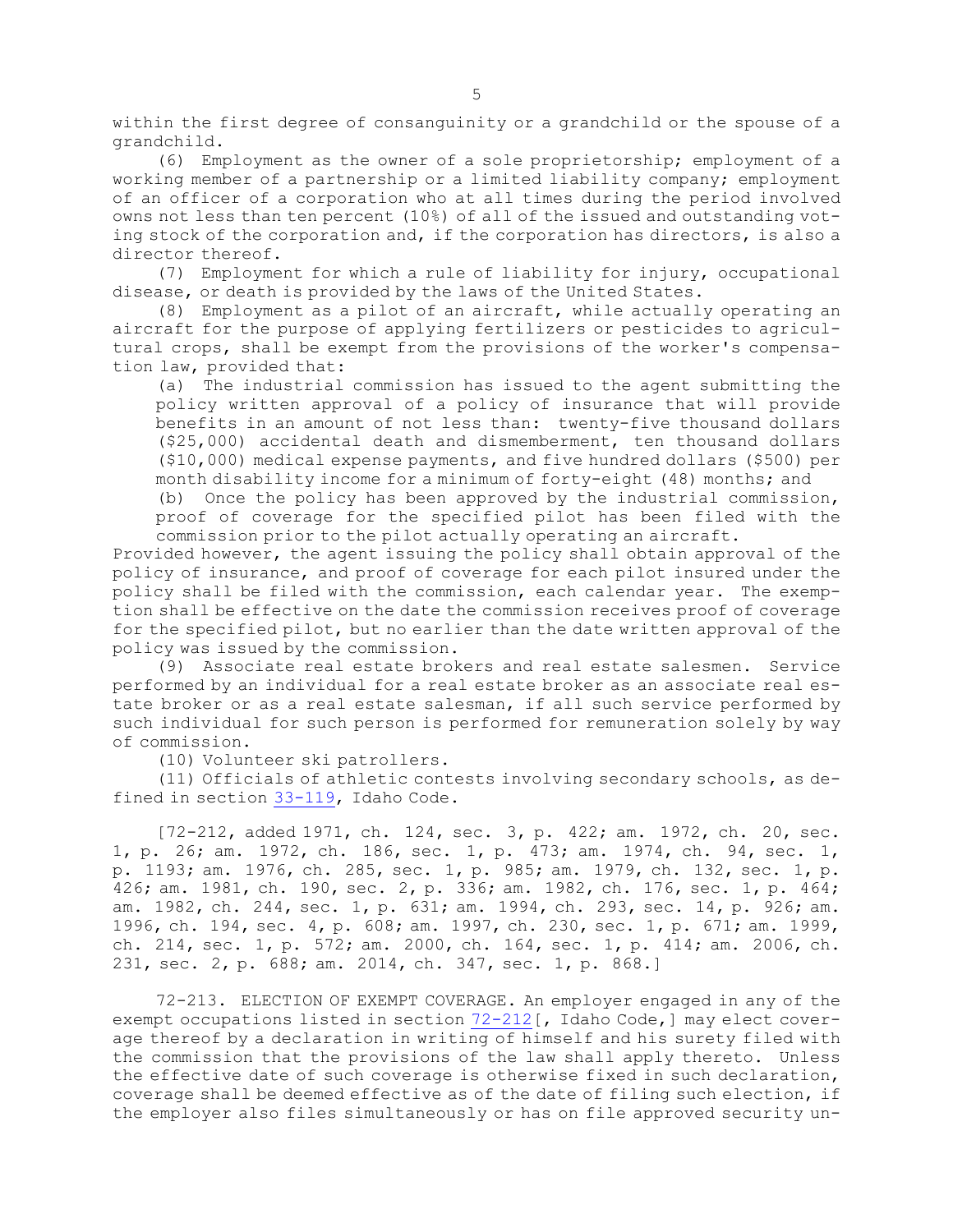der section [72-301](https://legislature.idaho.gov/statutesrules/idstat/Title72/T72CH3/SECT72-301)[, Idaho Code]; otherwise, such coverage shall be deemed effective upon the filing of approved security.

 $[72-213,$  added I.C., sec.  $72-213$ , as added by 1971, ch. 124, sec. 3, p. 422.]

72-214. REVOCATION OF ELECTION. An election of coverage may be revoked by <sup>a</sup> declaration in writing of the employer and his surety filed with the commission. The effective date of such revocation shall be ten (10) days from the date of its filing, unless such declaration fixes <sup>a</sup> more remote date.

The cancelation of coverage by <sup>a</sup> surety shall revoke an election of coverage theretofore made, unless before the effective date of such cancelation the employer files substitute security, supplemented by the new surety's consent to such election.

 $[72-214, \text{ added I.C., sec. } 72-214, \text{ as added by } 1971, \text{ ch. } 124, \text{ sec. } 3, \text{ p.}$ 422.]

72-216. CONTRACTORS. (1) Liability of employer to employees of contractors and subcontractors. An employer subject to the provisions of this law shall be liable for compensation to an employee of <sup>a</sup> contractor or subcontractor under him who has not complied with the provisions of section [72-301](https://legislature.idaho.gov/statutesrules/idstat/Title72/T72CH3/SECT72-301) [, Idaho Code, ] in any case where such employer would have been liable for compensation if such employee had been working directly for such employer.

(2) Liability of contractors and subcontractors. The contractor or subcontractor shall also be liable for such compensation, but the employee shall not recover compensation for the same injury from more than one party.

(3) Subrogation.

(a) The employer who shall become liable for and pay such compensation may recover the same from the contractor or subcontractor for whom the employee was working at the time of the accident causing the injury or manifestation of the occupational disease.

(b) The contractor who shall become liable for and pay such compensation may recover the same from the subcontractor for whom the employee was working at the time of the accident causing the injury or manifestation of the occupational disease.

 $[72-216, \text{ added I.C.}, \text{sec. } 72-216, \text{ as added by } 1971, \text{ ch. } 124, \text{ sec. } 3, \text{ p.}$ 422.]

72-217. EXTRATERRITORIAL COVERAGE. If an employee, while working outside the territorial limits of this state, suffers an injury or an occupational disease on account of which he, or in the event of death, his dependents, would have been entitled to the benefits provided by this law had such occurred within this state, such employee, or, in the event of his death resulting from such injury or disease, his dependents, shall be entitled to the benefits provided by this law, provided that at the time of the accident causing such injury, or at the time of manifestation of such disease:

(1) His employment is principally localized in this state; or

(2) He is working under <sup>a</sup> contract of hire made in this state in employment not principally localized in any state; or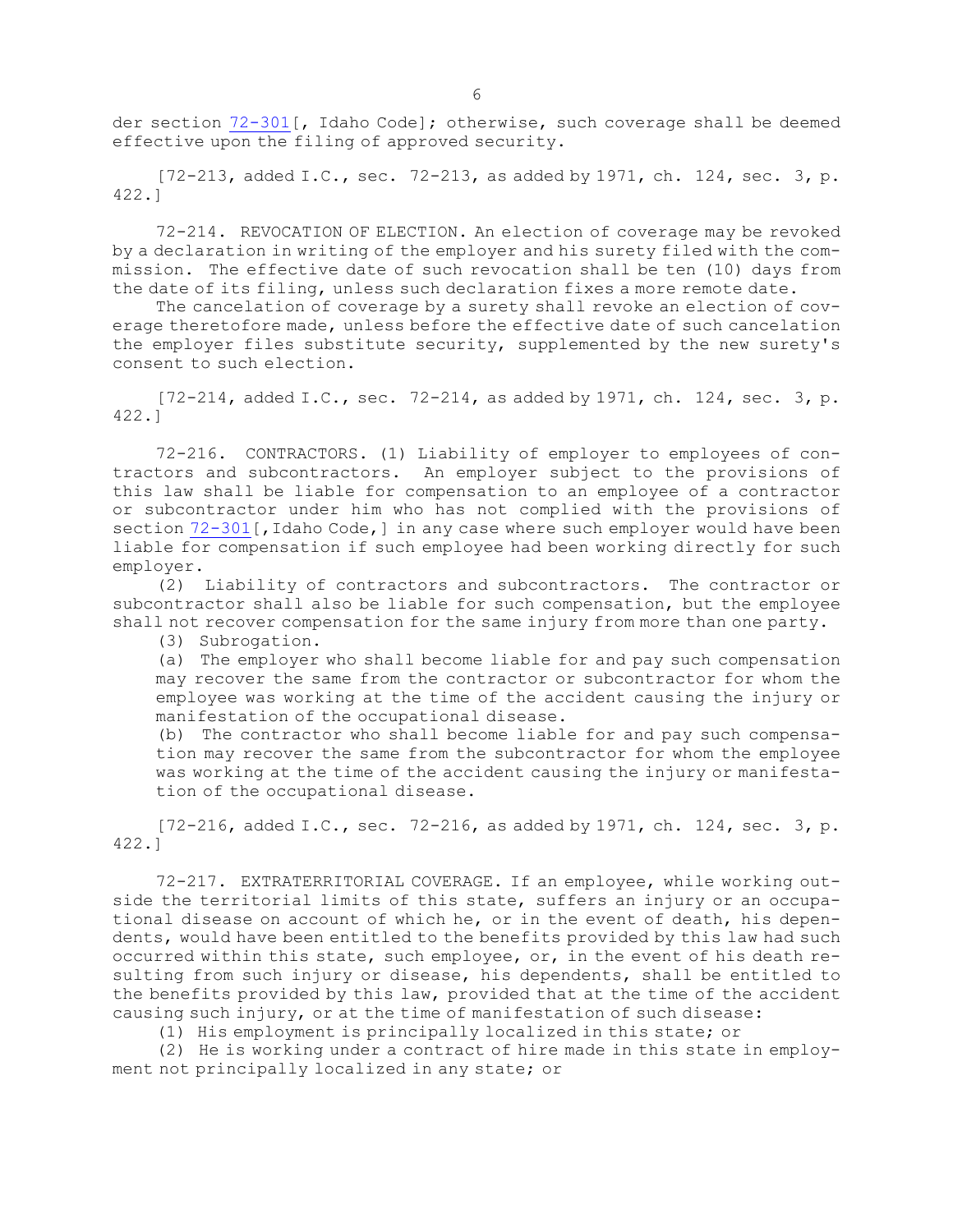(3) He is working under <sup>a</sup> contract of hire made in this state in employment principally localized in another state, the workmen's compensation law of which is not applicable to his employer; or

(4) He is working under <sup>a</sup> contract of hire made in this state for employment outside the United States and Canada.

[72-217, added I.C., sec. 72-217, as added by 1971, ch. 124, sec. 3, p. 422.]

72-218. AWARD SUBJECT TO CREDIT FOR BENEFITS FURNISHED OR PAID UNDER LAWS OF OTHER JURISDICTIONS. The payment or award of benefits under the workmen's compensation law of another state, territory, province or foreign nation to an employee or his dependents otherwise entitled on account of such injury, occupational disease or death to the benefits of this law shall not be <sup>a</sup> bar to <sup>a</sup> claim for benefits under this law, provided that claim under this law is filed within two (2) years after the accident causing such injury, or manifestation of such disease, or death. If compensation is paid or awarded under this law:

(1) The medical and related benefits furnished or paid by the employer under such other workmen's compensation law on account of such injury, occupational disease, or death shall be credited against the medical and related benefits to which the employee would have been entitled under this law, had claim been made solely under this law;

(2) The total amount of all income benefits paid or awarded the employee under such other workmen's compensation law shall be credited against the total amount of income benefits which would have been due the employee had claim been made solely under this law;

(3) The total amount of death benefits paid or awarded under such other workmen's compensation law shall be credited against the total amount of death benefits payable under this law.

[72-218, added I.C., sec. 72-218, as added by 1971, ch. 124, sec. 3, p. 422.]

72-219. INJURIES IN TRANSITORY EMPLOYMENT IN IDAHO. (1) If an employee is entitled to the benefits of this law by reason of an injury sustained or occupational disease contracted in this state in employment by an employer who is domiciled in another state and who has not secured the payment of compensation as required by this law, the employer or his surety may file with the commission <sup>a</sup> certificate, issued by the board, commission, officer or agency of such other state having jurisdiction over workmen's compensation claims, certifying that such employer has secured the payment of compensation under the workmen's compensation law of such other state and that with respect to said injury or disease such employee is entitled to the benefits provided under such law; and shall also file with the commission an irrevocable power of attorney, in form approved by the commission, designating <sup>a</sup> person or corporation domiciled in this state as his or its attorney-in-fact for acceptance of process in any proceeding brought by such employee or his dependents to enforce his or their rights under this law;

(2) If such employer is <sup>a</sup> qualified self-insurer under the workmen's compensation law of such other state, such employer shall, upon submission of evidence satisfactory to the commission of his ability to meet his liability to such employee under this law, be deemed to be <sup>a</sup> qualified self-insurer under this law;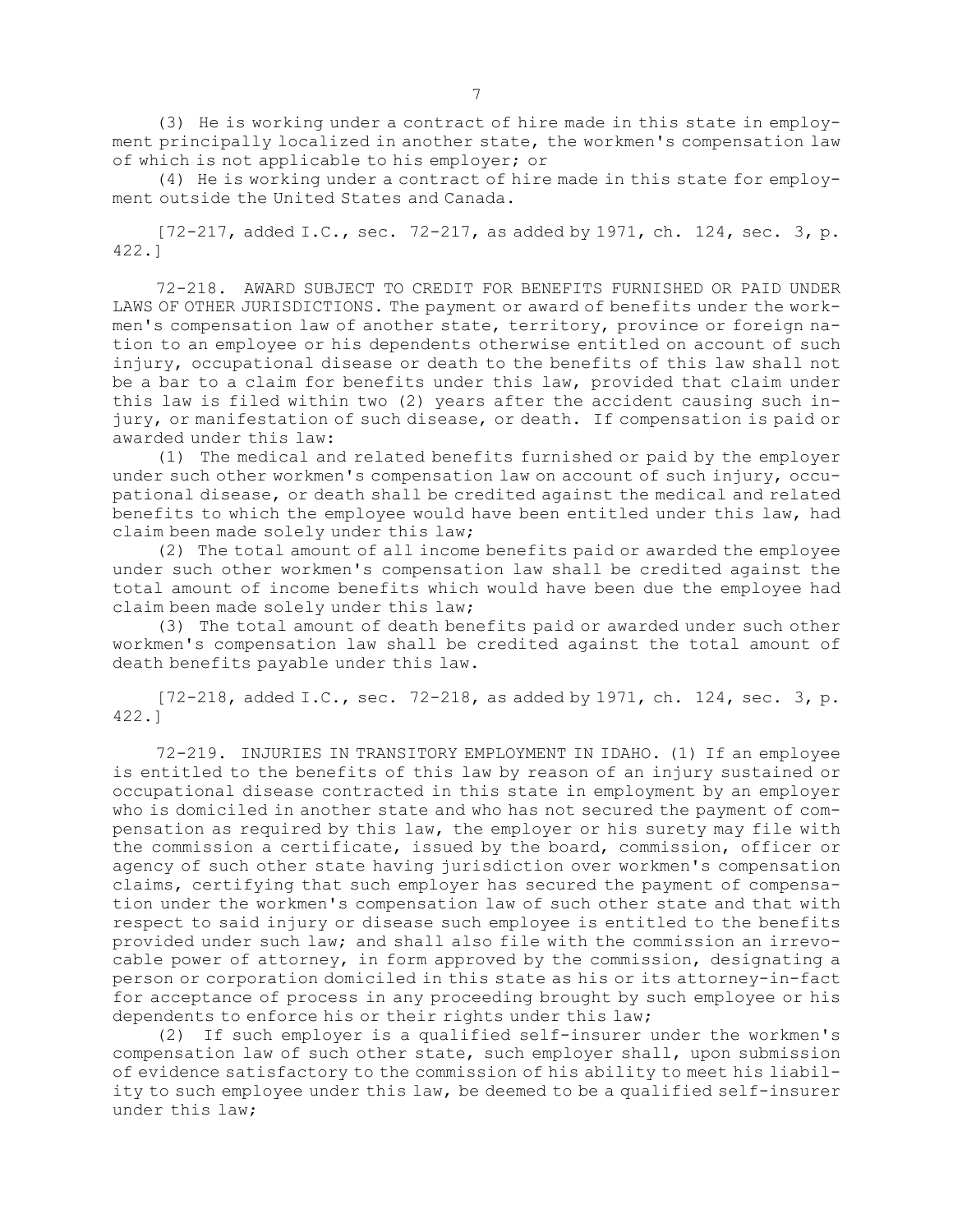(3) If such employer's liability under the workmen's compensation law of such other state is insured, such employer's surety, as to such employee or his dependents only, shall be deemed to be an insurer authorized to write insurance under and be subject to this law, provided, however, that unless the contract with said employer requires it to pay an amount equivalent to the compensation benefits provided by this law, its liability for income benefits or for medical and related benefits shall not exceed the amounts of such benefits for which such insurer would have been liable under the workmen's compensation law of such other state;

(4) If the total amount for which such employer's insurer is liable under the subdivisions (2) and (3) is less than the total of the compensation benefits to which such employee is entitled under this law, the commission, if it deems necessary, may require the employer to file security, satisfactory to the commission, to secure the payment of benefits due such employee or his dependents under this law; and

(5) Upon compliance with the preceding requirements of this section such employer, as to such employee and his dependents only, shall be deemed to have secured the payment of compensation under this law.

[72-219, added I.C., sec. 72-219, as added by 1971, ch. 124, sec. 3, p. 422.]

72-220. LOCALE OF EMPLOYMENT. (1) <sup>A</sup> person's employment is principally localized in this or another state when:

(a) His employer has <sup>a</sup> place of business in this or such other state and he regularly works at or from such place of business; or

(b) He is domiciled and spends <sup>a</sup> substantial part of his working time in the service of his employer in this or such other state.

(2) An employee whose duties require him to travel regularly in the service of his employer in this and one or more other states may, by written agreement with his employer, provide that his employment is principally localized in this or another such state, and, unless such other state refuses jurisdiction, such agreement shall be given effect under this law.

 $[72-220, \text{ added I.C., sec. } 72-220, \text{ as added by } 1971, \text{ ch. } 124, \text{ sec. } 3, \text{ p.}$ 422.]

72-221. COVERAGE FOR INJURIES OR OCCUPATIONAL DISEASES OUTSIDE STATE PRESUMED. An employer who hires workmen within this state to work outside the state may agree with such workmen that the remedies under this act shall be exclusive as to injuries received and occupational diseases contracted outside this state arising out of and in the course of such employment, and all contracts of hiring in this state shall be presumed to include such an agreement.

 $[72-221, \text{ added I.C., sec. } 72-221, \text{ as added by } 1971, \text{ ch. } 124, \text{ sec. } 3, \text{ p.}$ 422.]

72-222. RECIPROCAL RECOGNITION OF EXTRATERRITORIAL COVERAGE WITH OTHER JURISDICTIONS. For the purpose of effecting mutually satisfactory reciprocal arrangements with other states respecting extraterritorial jurisdictions, the commission is empowered to promulgate special or general regulations not inconsistent with the provisions of this law and, with the approval of the governor, to enter into reciprocal agreements with appro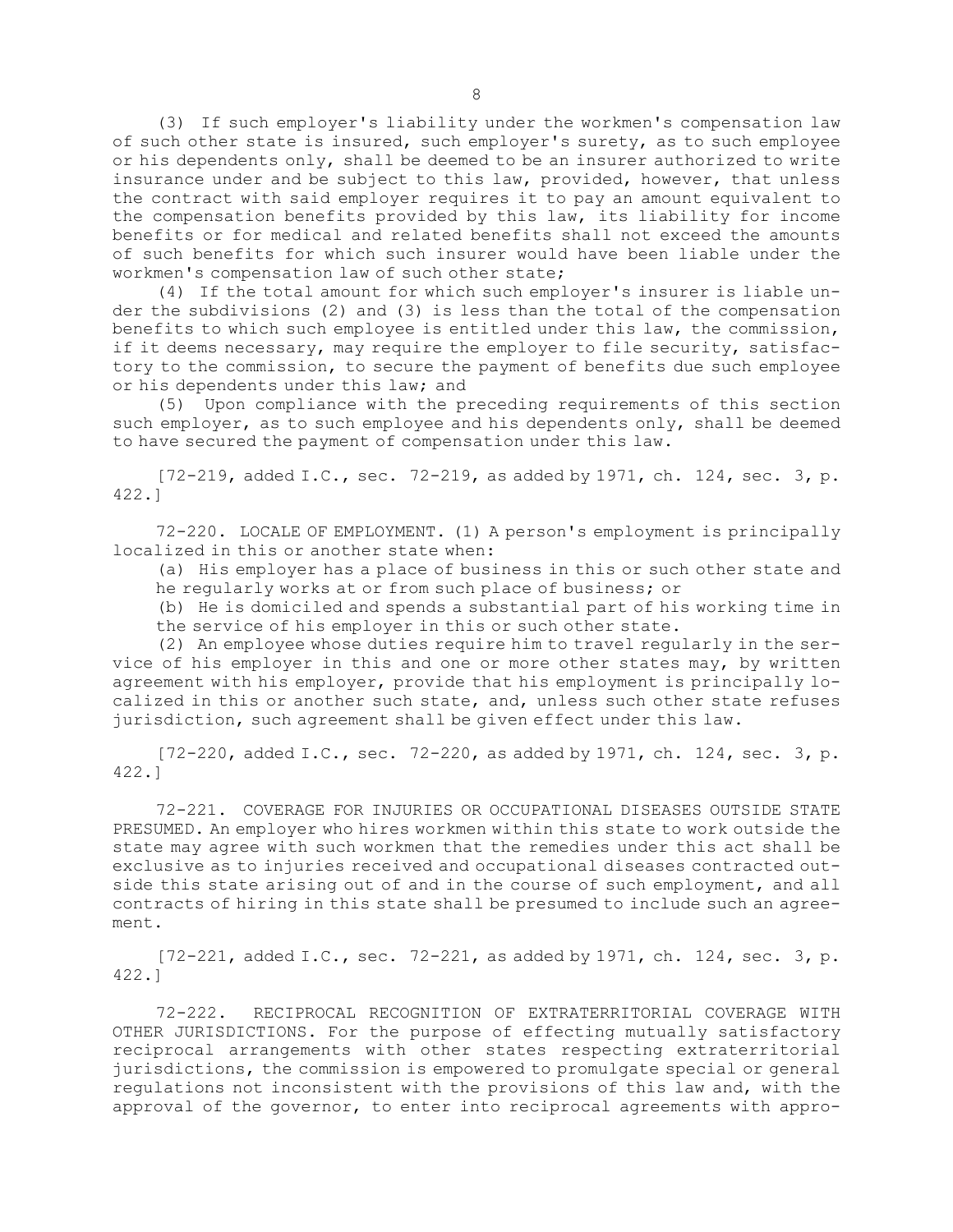priate boards, commissions, officers or agencies of other states having jurisdiction of workmen's compensation claims.

 $[72-222,$  added I.C., sec.  $72-222$ , as added by 1971, ch. 124, sec. 3, p. 422.]

72-223. THIRD PARTY LIABILITY. (1) The right to compensation under this law shall not be affected by the fact that the injury, occupational disease or death is caused under circumstances creating in some person other than the employer <sup>a</sup> legal liability to pay damages therefor, such person so liable being referred to as the third party. Such third party shall not include those employers described in section [72-216](https://legislature.idaho.gov/statutesrules/idstat/Title72/T72CH2/SECT72-216), Idaho Code, having under them contractors or subcontractors who have in fact complied with the provisions of section [72-301](https://legislature.idaho.gov/statutesrules/idstat/Title72/T72CH3/SECT72-301), Idaho Code; nor include the owner or lessee of premises, or other person who is virtually the proprietor or operator of the business there carried on, but who, by reason of there being an independent contractor or for any other reason, is not the direct employer of the workmen there employed.

(2) Action may be instituted against such third party by the employee, or in event compensation has been claimed and awarded, by the employee and employer jointly, in the employee's name, or, if the employee refuses to participate in such action, by the employer in the employee's name.

(3) If compensation has been claimed and awarded, the employer having paid such compensation or having become liable therefor, shall be subrogated to the rights of the employee, to recover against such third party to the extent of the employer's compensation liability.

(4) Unless otherwise agreed, upon any recovery by the employee against the third party, the employer shall pay or have deducted from its subrogated portion thereof, <sup>a</sup> proportionate share of the costs and attorney's fees incurred by the employee in obtaining such recovery unless one (1) or more of the following circumstances exist:

(a) If prior to the date of <sup>a</sup> written retention agreement between the employee and an attorney, the employer has reached an agreement with the third party, in writing, agreeing to pay in full the employer's subrogated interest;

(b) If the employee alleges or asserts <sup>a</sup> position in the third party claim adverse to the employer, then the commission shall have jurisdiction to determine <sup>a</sup> reasonable fee, if any, for services rendered to the employer;

(c) If there is <sup>a</sup> joint effort between the employee and employer to pursue <sup>a</sup> recovery from the third party, then the commission shall have jurisdiction to determine <sup>a</sup> reasonable fee, if any, and apportion the costs and attorney's fees between the employee and employer.

(5) If the amount recovered from the third party exceeds the amount of the subrogated portion payable to the employer for past compensation benefits paid, then to the extent the employer has <sup>a</sup> future subrogated interest in that portion of the third party recovery paid to the employee, the employer shall receive <sup>a</sup> credit against its future liability for compensation benefits. Such credit shall apply as future compensation benefits become payable, and the employer shall reimburse the employee for the proportionate share of attorney's fees and costs paid by the employee in obtaining that portion of the third party recovery corresponding to the credit claimed. The employer shall not be required to pay such attorney's fees and costs related to the future credit prior to the time the credit is claimed. However, the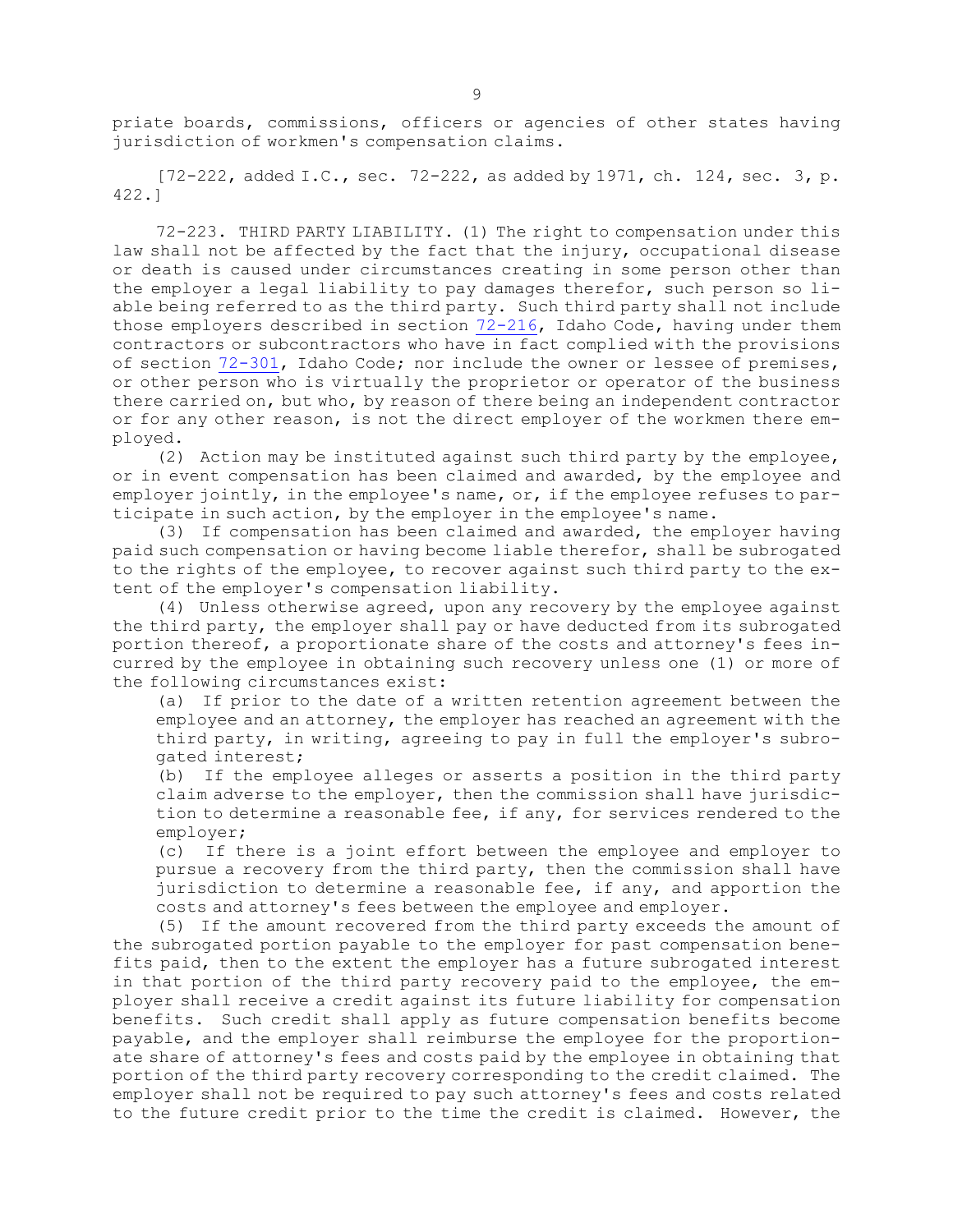employer and employee may agree to different terms if approved by the industrial commission.

(6) If death results from the injury or occupational disease and if the employee leaves no dependents entitled to benefits under this law, the surety shall have <sup>a</sup> right of action against the third party for recovery of income benefits, reasonable expenses of medical and related services and burial expense actually paid by the surety and for recovery of amounts paid into the industrial special indemnity account pursuant to section [72-420](https://legislature.idaho.gov/statutesrules/idstat/Title72/T72CH4/SECT72-420), Idaho Code, and such right of action shall be in addition to any cause of action of the heirs or personal representatives of the deceased.

(7) All rights and restrictions herein granted to the employer have previously been intended to be, and are hereby expressly granted to the industrial special indemnity account.

 $[72-223, \text{ added I.C., sec. } 72-223, \text{ as added by } 1971, \text{ ch. } 124, \text{ sec. } 3, \text{ p.}$ 422; am. 1981, ch. 261, sec. 1, p. 553; am. 1996, ch. 191, sec. 1, p. 599; am. 1999, ch. 52, sec. 1, p. 130; am. 2000, ch. 119, sec. 1, p. 258; am. 2000, ch. 372, sec. 1, p. 1231.]

72-225. MINOR EMPLOYEE. <sup>A</sup> minor working at an age legally permitted under the laws of this state shall be deemed sui juris for the purpose of this law, and no other person shall have any cause of action or right to compensation for an injury or occupational disease to such minor employee except as expressly provided in this law; but, in the event of <sup>a</sup> lump sum payment becoming due under this law to such minor employee, the management of the sum shall be within the jurisdiction of the courts, the same as other property of minors.

[72-225, added I.C., sec. 72-225, as added by 1971, ch. 124, sec. 3, p. 422.]

72-226. INSANE PERSON'S COMPENSATION PAYABLE TO GUARDIAN. The compensation of <sup>a</sup> person who is insane shall be paid to his or her guardian.

 $[72-226, \text{ added I.C., sec. } 72-226, \text{ as added by } 1971, \text{ ch. } 124, \text{ sec. } 3, \text{ p.}$ 422.]

72-227. DOUBTFUL RIGHTS SUBJECT TO COMMISSION'S DETERMINATION. In case the employer is in doubt as to the respective rights of rival claimants he may apply to the commission to decide between them.

 $[72-227, \text{ added I.C., sec. } 72-227, \text{ as added by } 1971, \text{ ch. } 124, \text{ sec. } 3, \text{ p.}$ 422.]

72-228. PRESUMPTION FAVORING CERTAIN CLAIMS. (1) In any claim for compensation, where the employee has been killed, or is physically or mentally unable to testify, and where there is unrebutted prima facie evidence that indicates that the injury arose in the course of employment, it shall be presumed, in the absence of substantial evidence to the contrary, that the injury arose out of the employment and that sufficient notice of the accident causing the injury has been given.

(2) This section shall not apply to any defense under section [72-208](https://legislature.idaho.gov/statutesrules/idstat/Title72/T72CH2/SECT72-208), Idaho Code.